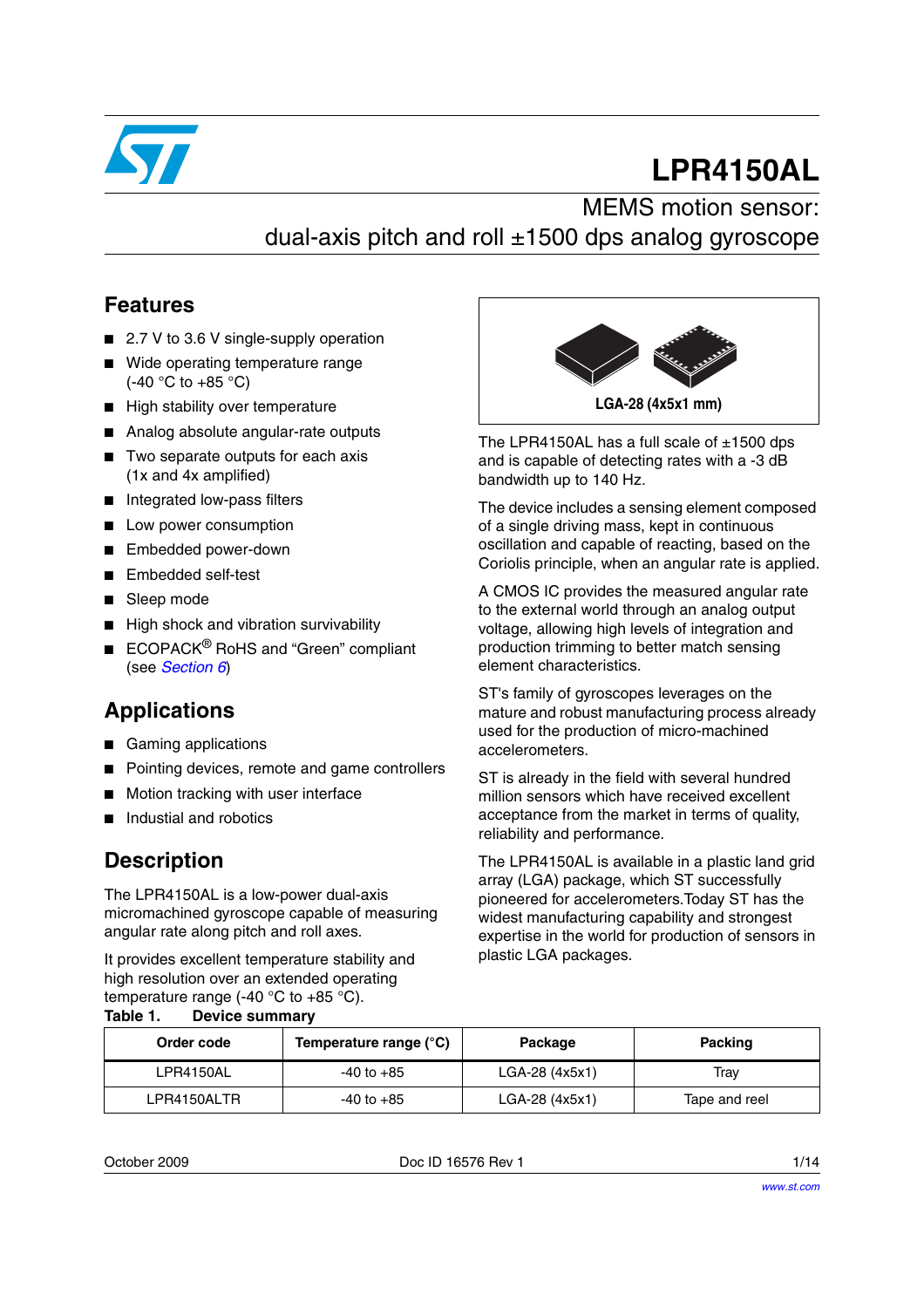# **Contents**

| 1              |     |  |  |  |
|----------------|-----|--|--|--|
|                | 1.1 |  |  |  |
| $\overline{2}$ |     |  |  |  |
|                | 2.1 |  |  |  |
|                | 2.2 |  |  |  |
| 3              |     |  |  |  |
| 4              |     |  |  |  |
|                | 4.1 |  |  |  |
|                | 4.2 |  |  |  |
|                | 4.3 |  |  |  |
|                | 4.4 |  |  |  |
|                | 4.5 |  |  |  |
| 5              |     |  |  |  |
|                | 5.1 |  |  |  |
|                | 5.2 |  |  |  |
| 6              |     |  |  |  |
| $\overline{7}$ |     |  |  |  |

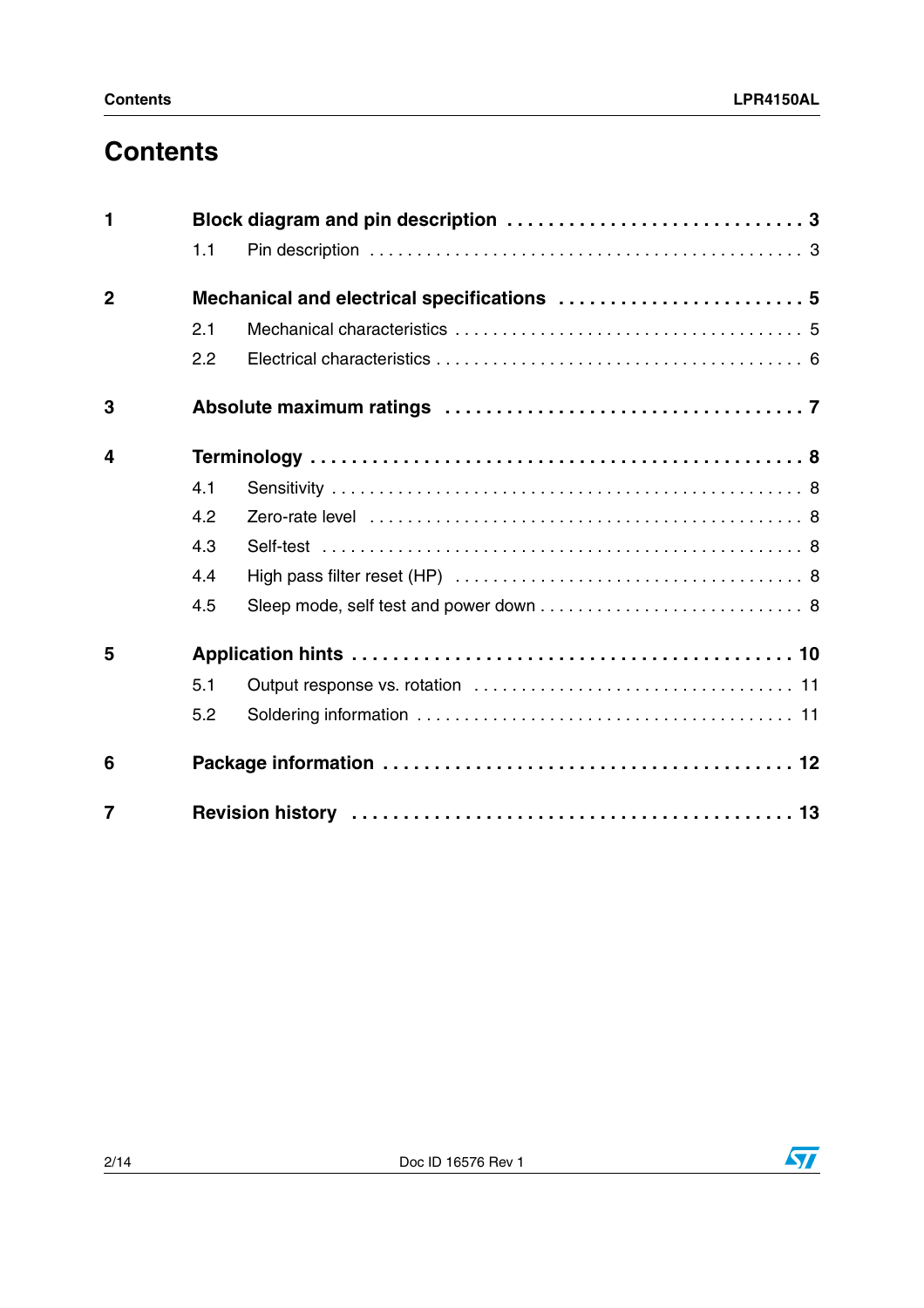# <span id="page-2-0"></span>**1 Block diagram and pin description**



#### **Figure 1. Block diagram**

### <span id="page-2-1"></span>**1.1 Pin description**



 $\sqrt{2}$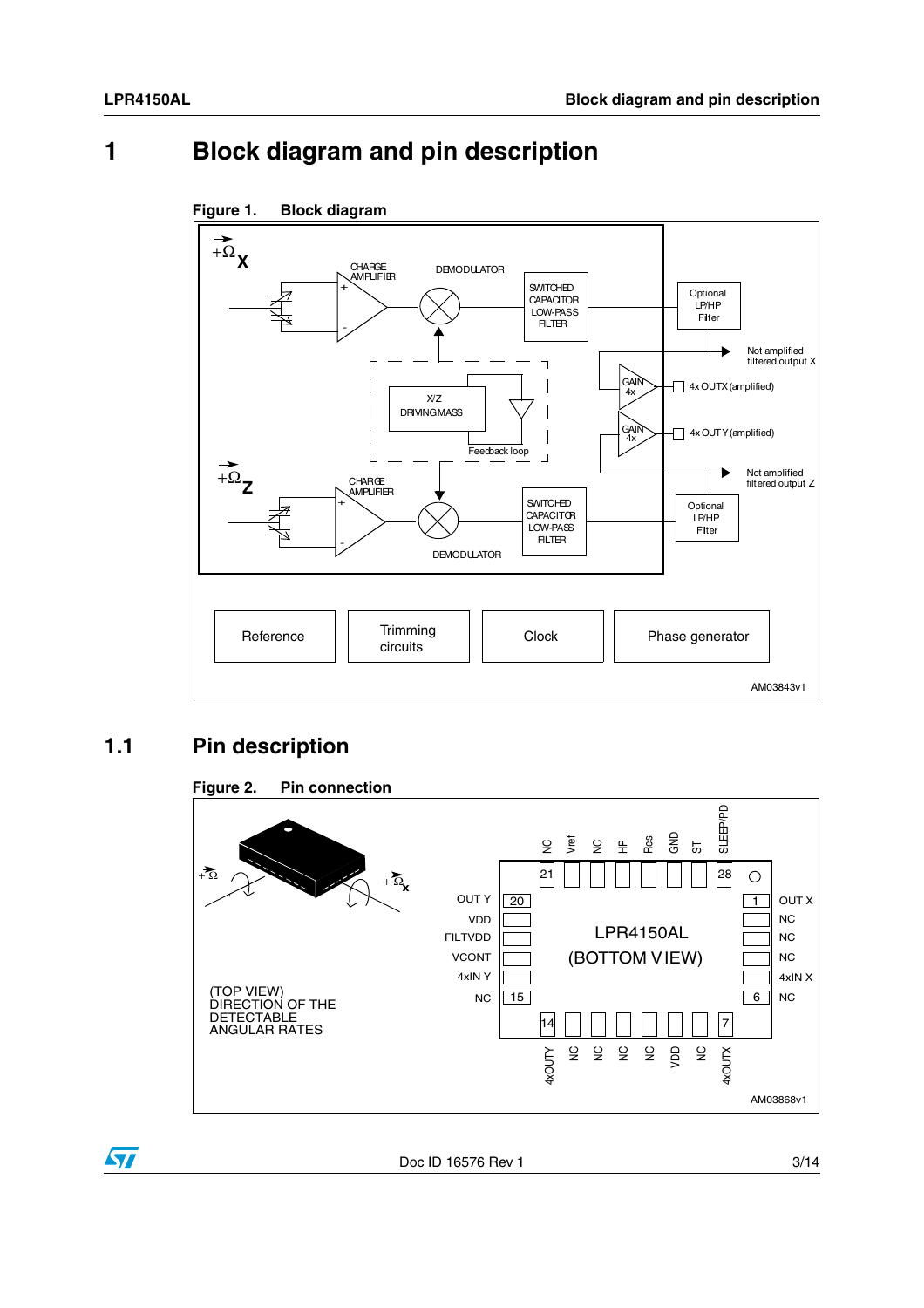| Pin#           | Pin name       | <b>Analog function</b>                                                                                 |
|----------------|----------------|--------------------------------------------------------------------------------------------------------|
| 1              | <b>OUT X</b>   | X rate signal output voltage (not amplified)                                                           |
| $\overline{2}$ | <b>NC</b>      | Internally not connected                                                                               |
| 3              | NС             | Internally not connected                                                                               |
| 4              | <b>NC</b>      | Internally not connected                                                                               |
| 5              | 4xIN X         | Input of 4x amplifier                                                                                  |
| 6              | <b>NC</b>      | Internally not connected                                                                               |
| 7              | 4xOUTX         | X rate signal output voltage (amplified)                                                               |
| 8              | <b>NC</b>      | Internally not connected                                                                               |
| 9              | Vdd            | Power supply                                                                                           |
| 10             | NС             | Internally not connected                                                                               |
| 11             | <b>NC</b>      | Internally not connected                                                                               |
| 12             | <b>NC</b>      | Internally not connected                                                                               |
| 13             | <b>NC</b>      | Internally not connected                                                                               |
| 14             | 4xOUTY         | Y rate signal output voltage (amplified)                                                               |
| 15             | <b>NC</b>      | Internally not connected                                                                               |
| 16             | 4xINY          | Input of 4x amplifier                                                                                  |
| 17             | <b>VCONT</b>   | PLL filter connection pin #17                                                                          |
| 18             | <b>FILTVDD</b> | PLL filter connection pin #18                                                                          |
| 19             | Vdd            | Reserved, Connect to Vdd                                                                               |
| 20             | <b>OUTY</b>    | Y rate signal output voltage (not amplified)                                                           |
| 21             | <b>NC</b>      | Internally not connected                                                                               |
| 22             | Vref           | Reference voltage                                                                                      |
| 23             | <b>NC</b>      | Internally not connected                                                                               |
| 24             | НP             | High-pass filter reset (logic 0: normal operation mode;<br>logic1: external high-pass filter is reset) |
| 25             | Res            | Reserved. Leave unconnected or connect to Vdd                                                          |
| 26             | <b>GND</b>     | 0V supply voltage                                                                                      |
| 27             | <b>ST</b>      | Self-test (see Table 6)                                                                                |
| 28             | SLEEP/PD       | Sleep mode / power-down mode (see Table 6)                                                             |

**Table 2. Pin description**



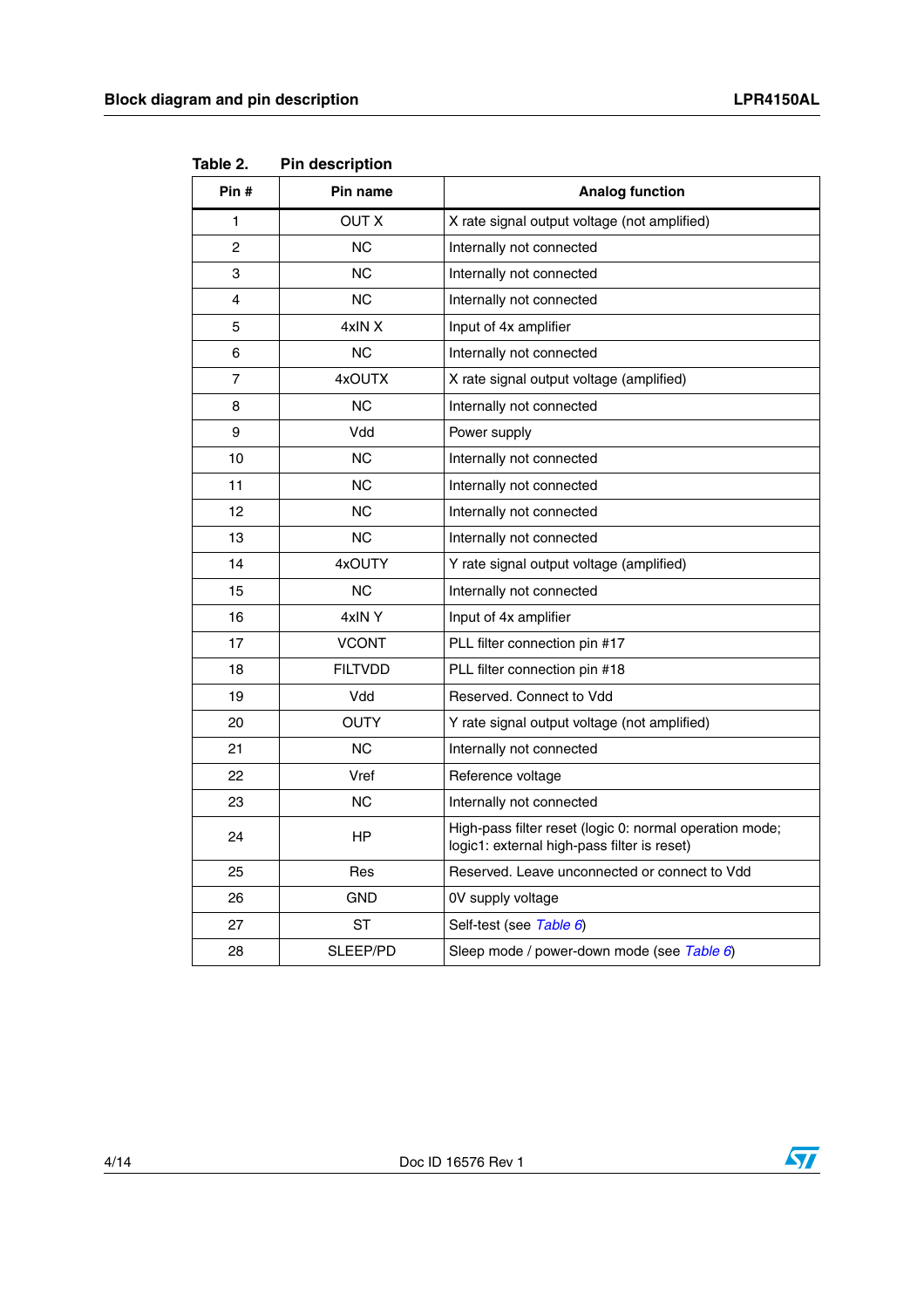# <span id="page-4-0"></span>**2 Mechanical and electrical specifications**

#### <span id="page-4-1"></span>**2.1 Mechanical characteristics**

Vdd = 3 V, T = 25 °C unless otherwise noted<sup>(a)</sup>

| Symbol     | <b>Parameter</b>                          | <b>Test condition</b>  | Min. | Typ. <sup>(1)</sup> | Max.  | <b>Unit</b>     |
|------------|-------------------------------------------|------------------------|------|---------------------|-------|-----------------|
| <b>FSA</b> |                                           | 4x OUT (amplified)     |      | ±1500               |       | dps             |
| <b>FS</b>  | Measurement range                         | OUT (not amplified)    |      | ±6000               |       | dps             |
| SoA        | Sensitivity <sup>(2)</sup>                | 4x OUT (amplified)     |      | 0.67                |       | mV/dps          |
| <b>So</b>  |                                           | OUT (not amplified)    |      | 0.167               |       | mV/dps          |
| SoDr       | Sensitivity change vs.<br>temperature     | Delta from 25°C        |      | 0.07                |       | $\%$ /°C        |
| Voff       | Zero-rate level <sup>(3)</sup>            |                        |      | 1.5                 |       | $\vee$          |
| Vref       | Reference voltage                         |                        |      | 1.5                 |       | $\vee$          |
| OffDr      | Zero-rate level change<br>vs. temperature | Delta from 25°C        |      | 0.25                |       | dps/°C          |
| <b>NL</b>  | Non linearity                             | Best fit straight line |      | ±1                  |       | %FS             |
| <b>BW</b>  | Bandwidth <sup>(3)</sup>                  |                        |      | 140                 |       | <b>Hz</b>       |
| Vst        | Self-test output<br>change                |                        |      | $250^{(4)}$         |       | mV              |
| <b>Rn</b>  | Rate noise density                        |                        |      | 0.075               |       | $dps/\sqrt{Hz}$ |
| Top        | Operating<br>temperature range            |                        | -40  |                     | $+85$ | $^{\circ}C$     |

<span id="page-4-2"></span>

| Table 3. |  | <b>Mechanical characteristics</b> |
|----------|--|-----------------------------------|
|----------|--|-----------------------------------|

1. Typical specifications are not guaranteed.

2. Sensitivity and zero-rate level are not ratiometric to supply voltage.

3. The product is capable of measuring angular rates extending from DC to the selected BW.

4. Self test typical absolute value.

a. The product is factory calibrated at 3 V. The operational power supply range is specified in *[Table 4](#page-5-1)*.

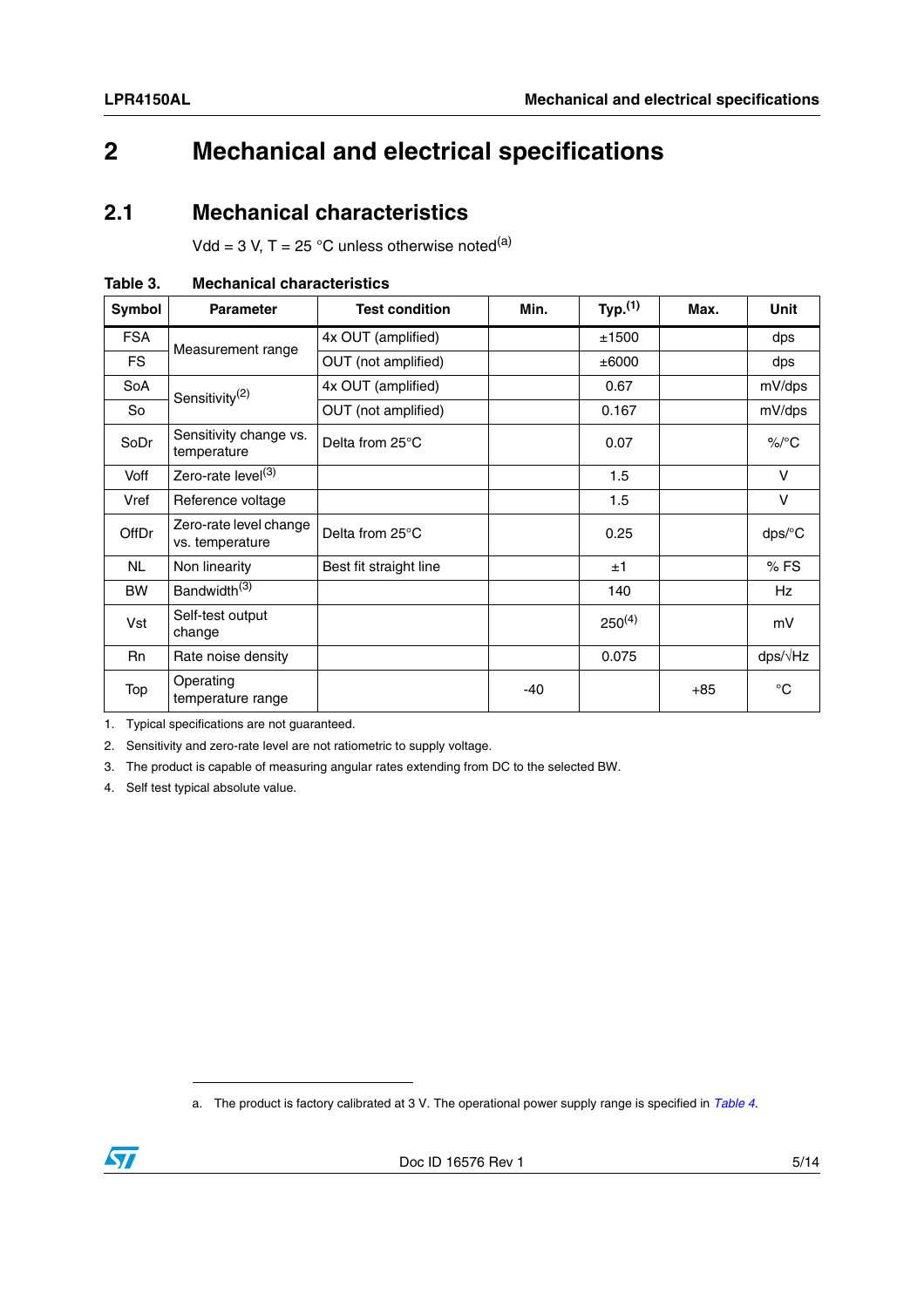## <span id="page-5-0"></span>**2.2 Electrical characteristics**

Vdd =3 V, T=25  $^{\circ}$ C unless otherwise noted<sup>(b)</sup>

| Symbol        | <b>Parameter</b>                      | <b>Test condition</b>   | Min.        | Typ. $(1)$ | Max.             | Unit |
|---------------|---------------------------------------|-------------------------|-------------|------------|------------------|------|
| Vdd           | Supply voltage                        |                         | 2.7         | 3          | 3.6              | V    |
| Idd           | Supply current                        | PD pin connected to GND |             | 6.8        |                  | mA   |
| <b>IddSI</b>  | Supply current sleep<br>mode          |                         |             | 2.1        |                  | mA   |
| <b>IddPdn</b> | Supply current in power-<br>down mode | PD pin connected to Vdd |             |            | 5                | μA   |
| <b>VST</b>    | Self-test input                       | Logic 0 level           | 0           |            | $0.2^{\ast}$ Vdd | v    |
|               |                                       | Logic 1 level           | $0.8^*V$ dd |            | Vdd              |      |
| <b>VPD</b>    | Power-down input                      | Logic 0 level           | 0           |            | $0.2^{\ast}$ Vdd | v    |
|               |                                       | Logic 1 level           | $0.8^*V$ dd |            | Vdd              |      |
| Top           | Operating temperature<br>range        |                         | -40         |            | $+85$            | °C   |

<span id="page-5-1"></span>**Table 4. Electrical characteristics**

1. Typical specifications are not guaranteed.



b. The product is factory calibrated at 3 V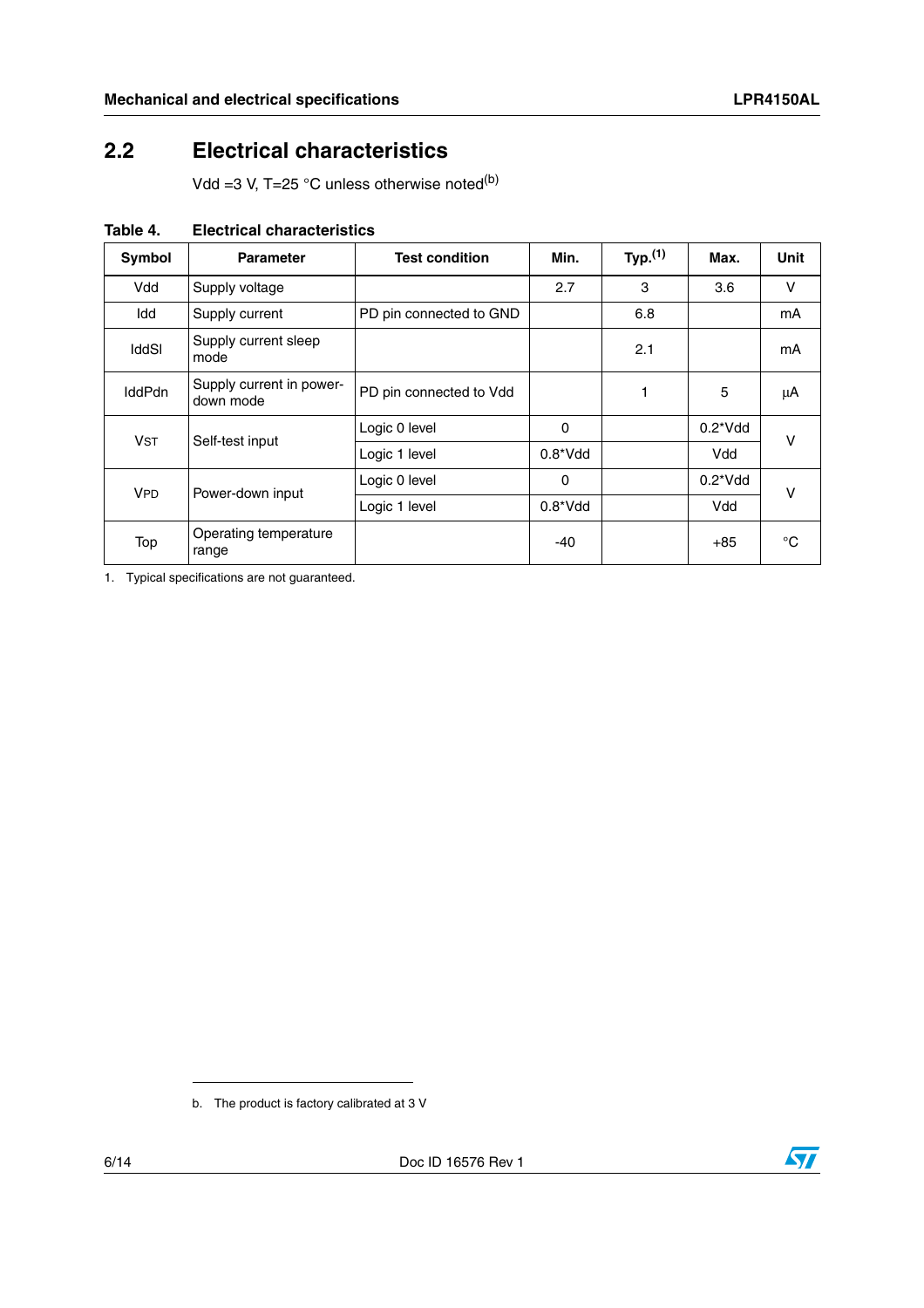# <span id="page-6-0"></span>**3 Absolute maximum ratings**

Stresses above those listed as "Absolute maximum ratings" may cause permanent damage to the device. This is a stress rating only and functional operation of the device under these conditions is not implied. Exposure to maximum rating conditions for extended periods may affect device reliability.

| Symbol                      | <b>Ratings</b>                                  | <b>Maximum value</b> | Unit |
|-----------------------------|-------------------------------------------------|----------------------|------|
| Vdd                         | Supply voltage                                  | $-0.3$ to 6          | v    |
| Vin                         | Input voltage on any control pin (SLEEP/PD, ST) | $-0.3$ to Vdd $+0.3$ | v    |
| $\mathsf{r}_{\texttt{STG}}$ | Storage temperature range                       | $-40$ to $+125$      | °C   |
| Α                           | Acceleration                                    | 3000 for 0.5 ms      | g    |
|                             |                                                 | 10000 for 0.1 ms     | g    |
| <b>ESD</b>                  | Electrostatic discharge protection              | $2$ (HBM)            | kV   |

| Table 5. | Absolute maximum ratings |  |
|----------|--------------------------|--|
|          |                          |  |



This is a mechanical shock sensitive device, improper handling can cause permanent damage to the part



This is an ESD sensitive device, improper handling can cause permanent damage to  $\sum_{\text{the part}}$ 

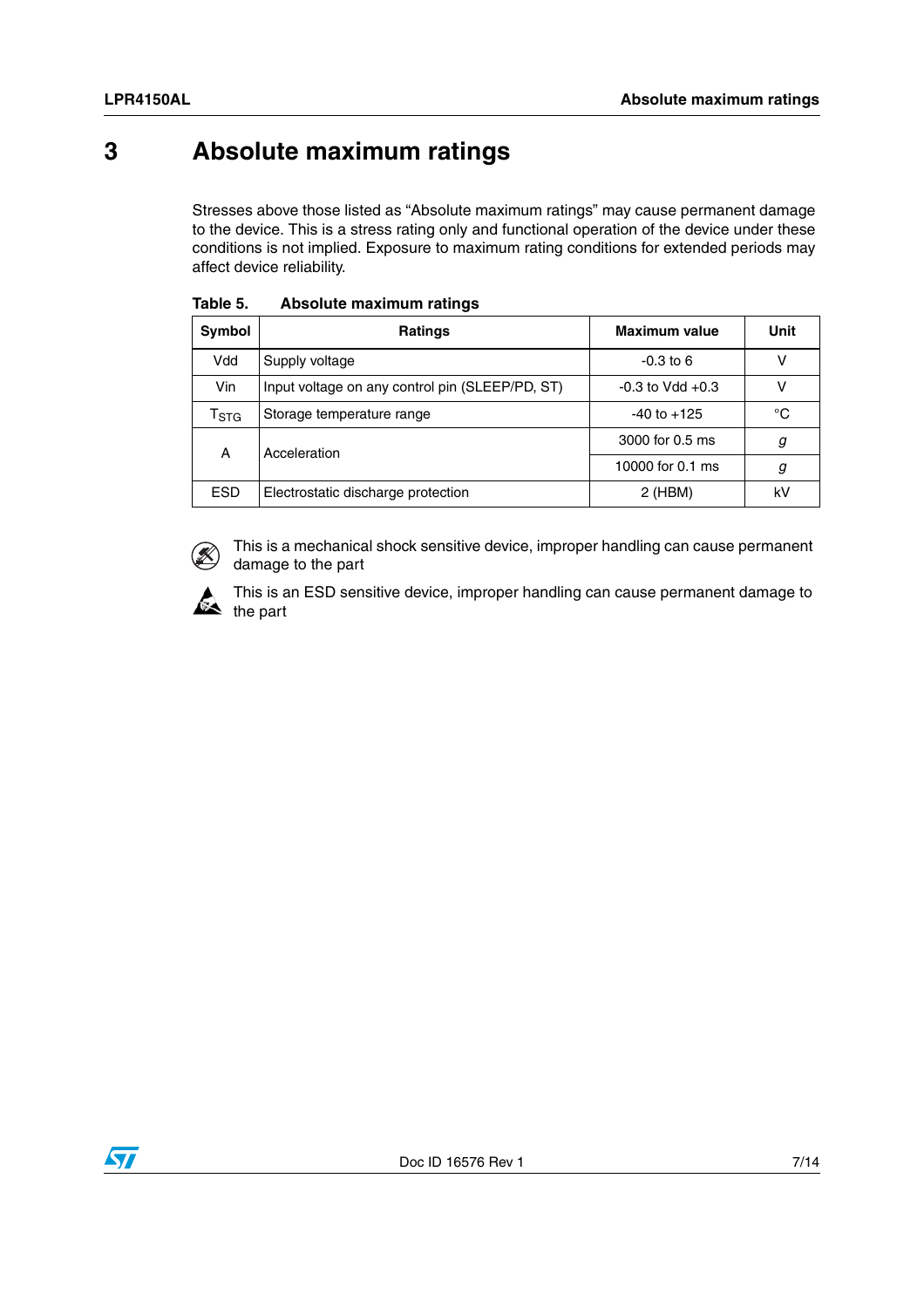# <span id="page-7-0"></span>**4 Terminology**

#### <span id="page-7-1"></span>**4.1 Sensitivity**

An angular rate gyroscope is a device that produces a positive-going output voltage for counterclockwise rotation around the sensitive axis considered. Sensitivity describes the gain of the sensor and can be determined by applying a defined angular velocity to it. This value changes very little over temperature and time.

#### <span id="page-7-2"></span>**4.2 Zero-rate level**

Zero-rate level describes the actual output signal if there is no angular rate present. The zero-rate level of precise MEMS sensors is, to some extent, a result of stress to the sensor and therefore zero-rate level can slightly change after mounting the sensor onto a printed circuit board or after exposing it to extensive mechanical stress. This value changes very little over temperature and time.

#### <span id="page-7-3"></span>**4.3 Self-test**

Self-test allows testing of the mechanical and electrical part of the sensor, allowing the seismic mass to be moved by means of an electrostatic test-force. The self-test function is off when the ST pin is connected to GND. When the ST pin is tied to Vdd, an actuation force is applied to the sensor, emulating a definite Coriolis force. In this case the sensor output exhibits a voltage change in its DC level which is also dependent on the supply voltage. When ST is active, the device output level is given by the algebraic sum of the signals produced by the velocity acting on the sensor and by the electrostatic test-force. If the output signals change within the amplitude specified in *[Table 3](#page-4-2)*, then the mechanical element is working properly and the parameters of the interface chip are within the defined specifications.

### <span id="page-7-4"></span>**4.4 High pass filter reset (HP)**

The LPR4150AL provides the possibility to reset the optional external high-pass filter by applying a high logic value to the HP pad. This procedure ensures faster response, especially during overload conditions. Moreover, this operation is recommended each time the device is powered.

#### <span id="page-7-5"></span>**4.5 Sleep mode, self test and power down**

The LPR4150AL enables advanced power-saving features thanks to the availability of three different operating modes. When the device is set in a Sleep mode configuration, the reading chain is completely turned off, resulting in low power consumption. In this condition the device turn-on time is significantly reduced, allowing simple external power cycling.

In accordance with the table below, the user can select the desired operating mode using two dedicated pins (ST and SLEEP/PD).

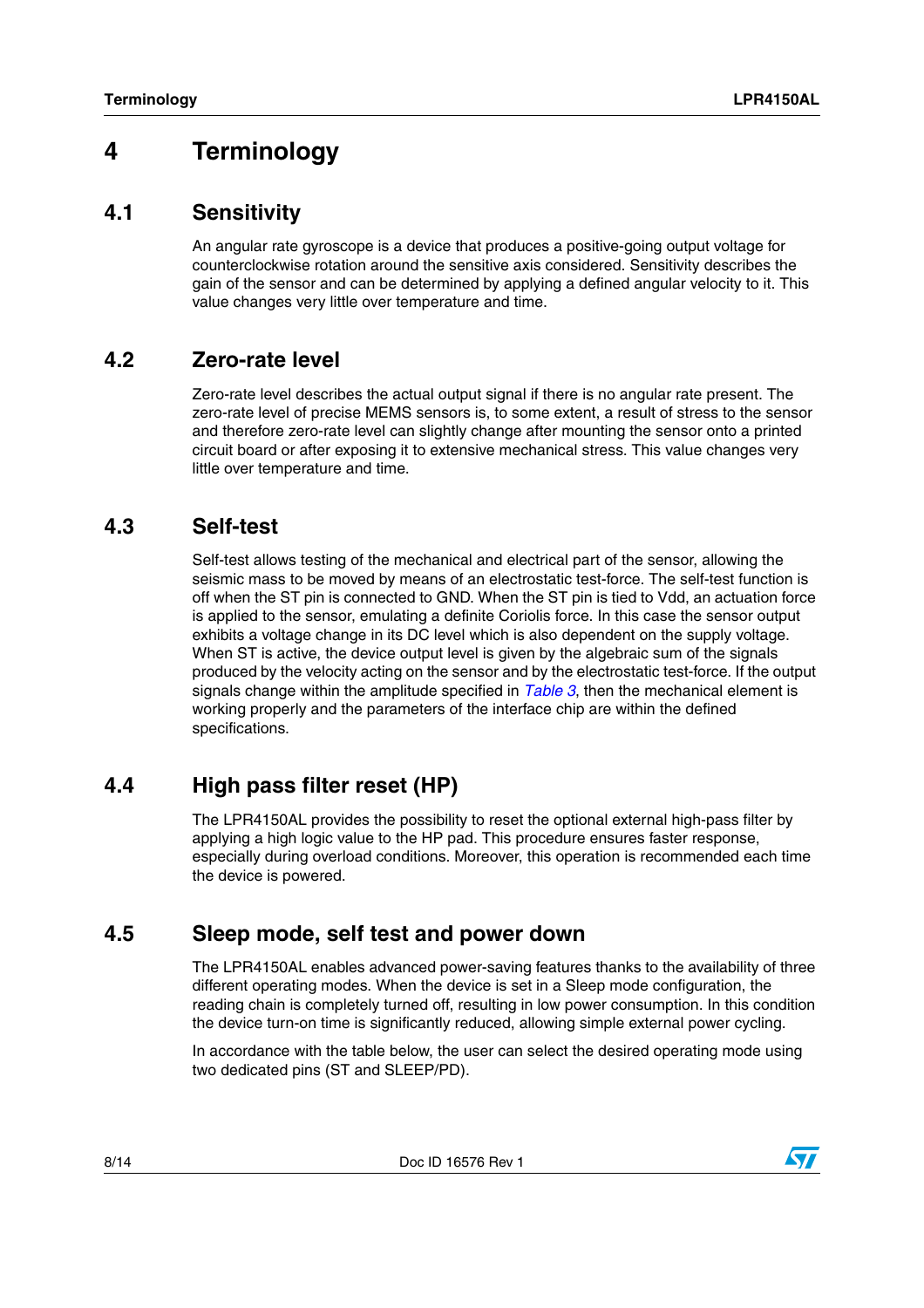| .                     |        |              |  |  |
|-----------------------|--------|--------------|--|--|
| <b>Operating mode</b> | ST pin | SLEEP/PD pin |  |  |
| Normal mode           |        |              |  |  |
| Power-down            |        |              |  |  |
| Self-test             |        |              |  |  |
| Sleep mode            |        |              |  |  |

<span id="page-8-0"></span>**Table 6. Sleep mode and Power-down mode configuration**

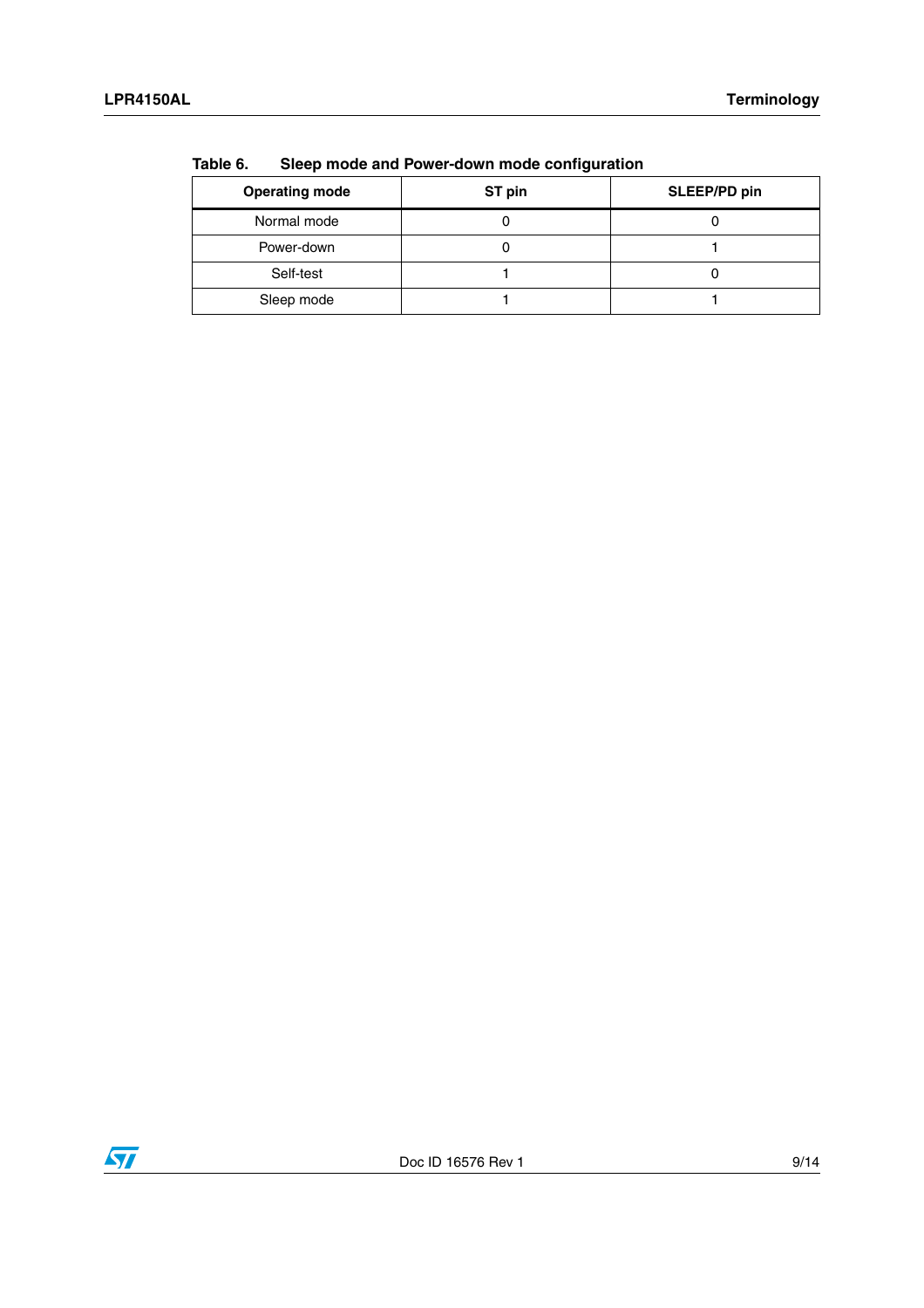# <span id="page-9-0"></span>**5 Application hints**



<span id="page-9-1"></span>**Figure 3. LPR4150AL electrical connections and external components values**

Power supply decoupling capacitors (100 nF ceramic or polyester + 10 µF aluminum) should be placed as near as possible to the device (common design practice).

The LPR4150AL allows band limiting of the output rate response through the use of an external low-pass filter (recommended) in addition to the embedded low-pass filter  $(f_t = 140 \text{ Hz}).$ 

4xOUTX and 4xOUTY are, respectively, OUTX and OUTY amplified output lines, internally buffered to ensure low output impedance.

If external low-pass filtering is not applied, it is mandatory to short-circuit pin 1 to pin 5 and pin 16 to pin 20, respectively, when amplified outputs are used.

When only a non-amplified output is used (OUTX/OUTZ), it is recommended to set pin 5 and 16 to a fixed reference voltage (Vref).

The LPR4150AL IC includes a PLL (phase-locked loop) circuit to synchronize driving and sensing interfaces. Capacitors and resistors must be added at the **FILTVDD** and **VCONT** pins (as shown in *[Figure 3](#page-9-1)*) to implement a low-pass filter.

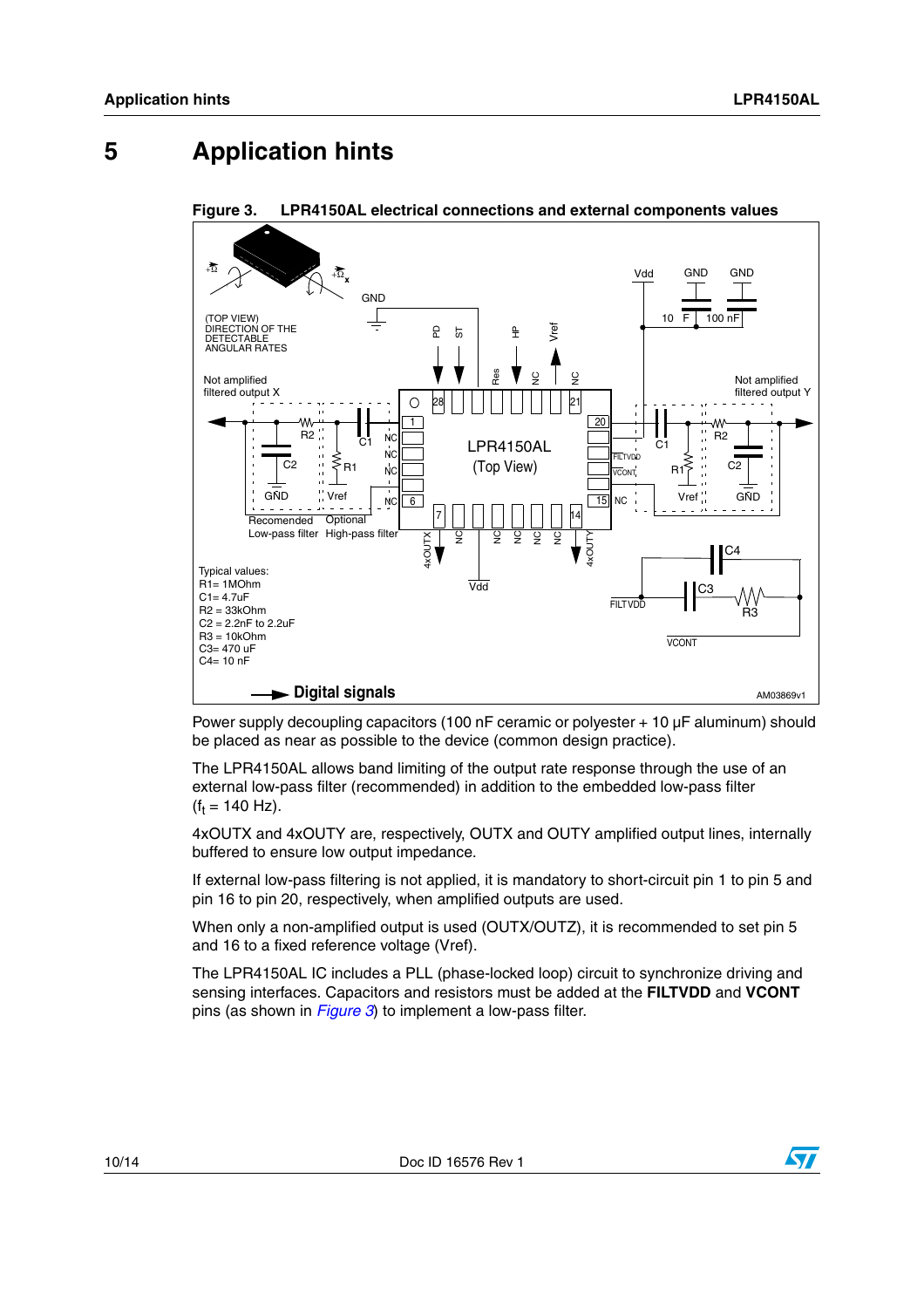#### <span id="page-10-0"></span>**5.1 Output response vs. rotation**

**Figure 4. Output response vs. rotation**



# <span id="page-10-1"></span>**5.2 Soldering information**

The LGA package is compliant with the ECOPACK<sup>®</sup>, RoHS and "Green" standards. It is qualified for soldering heat resistance in accordance with JEDEC J-STD-020.

Leave "pin 1 indicator" unconnected during soldering.

Land pattern and soldering recommendations are available at www.st.com

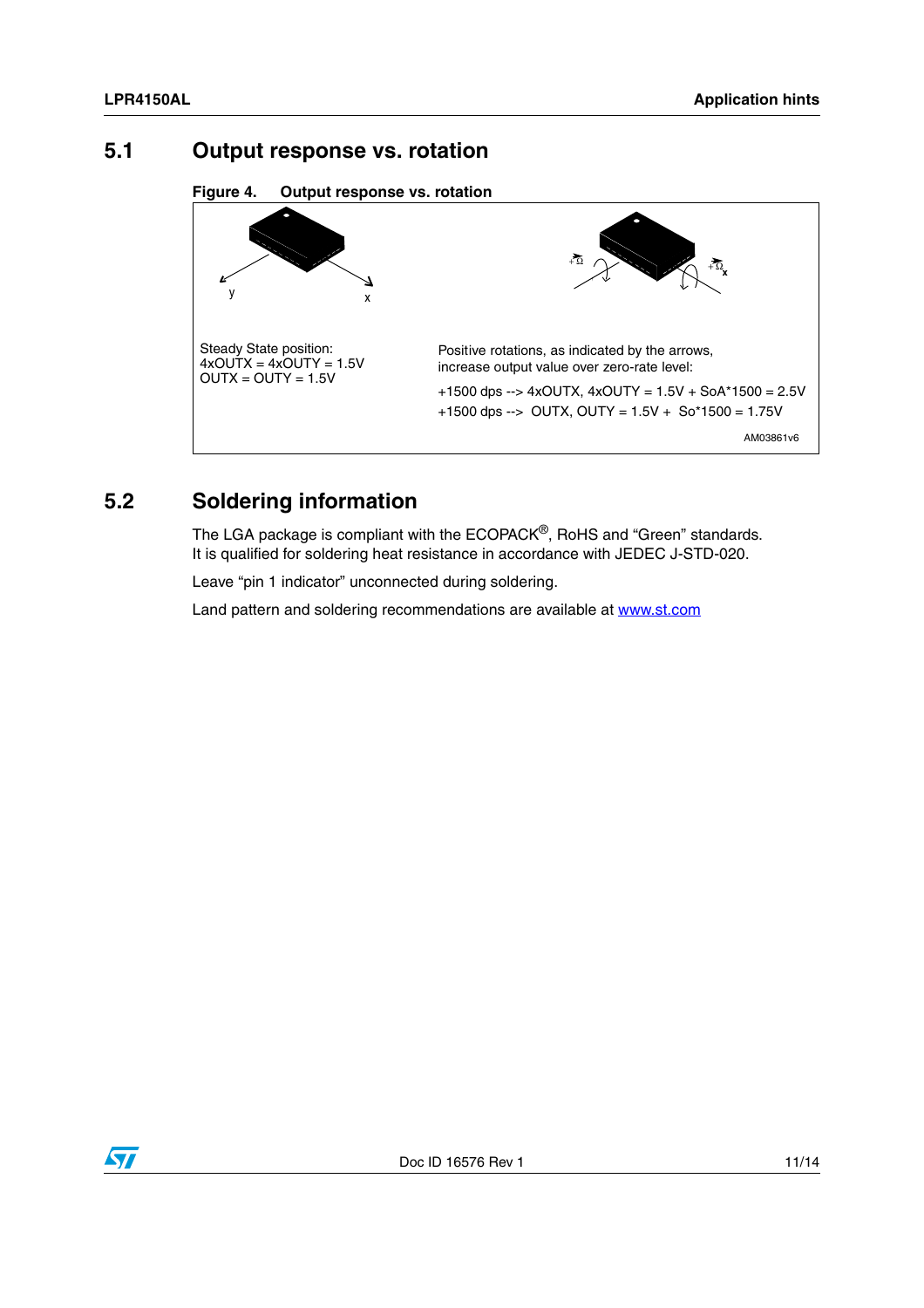# <span id="page-11-0"></span>**6 Package information**

In order to meet environmental requirements, ST offers these devices in different grades of ECOPACK® packages, depending on their level of environmental compliance. ECOPACK® specifications, grade definitions and product status are available at: www.st.com. ECOPACK is an ST trademark.







12/14 Doc ID 16576 Rev 1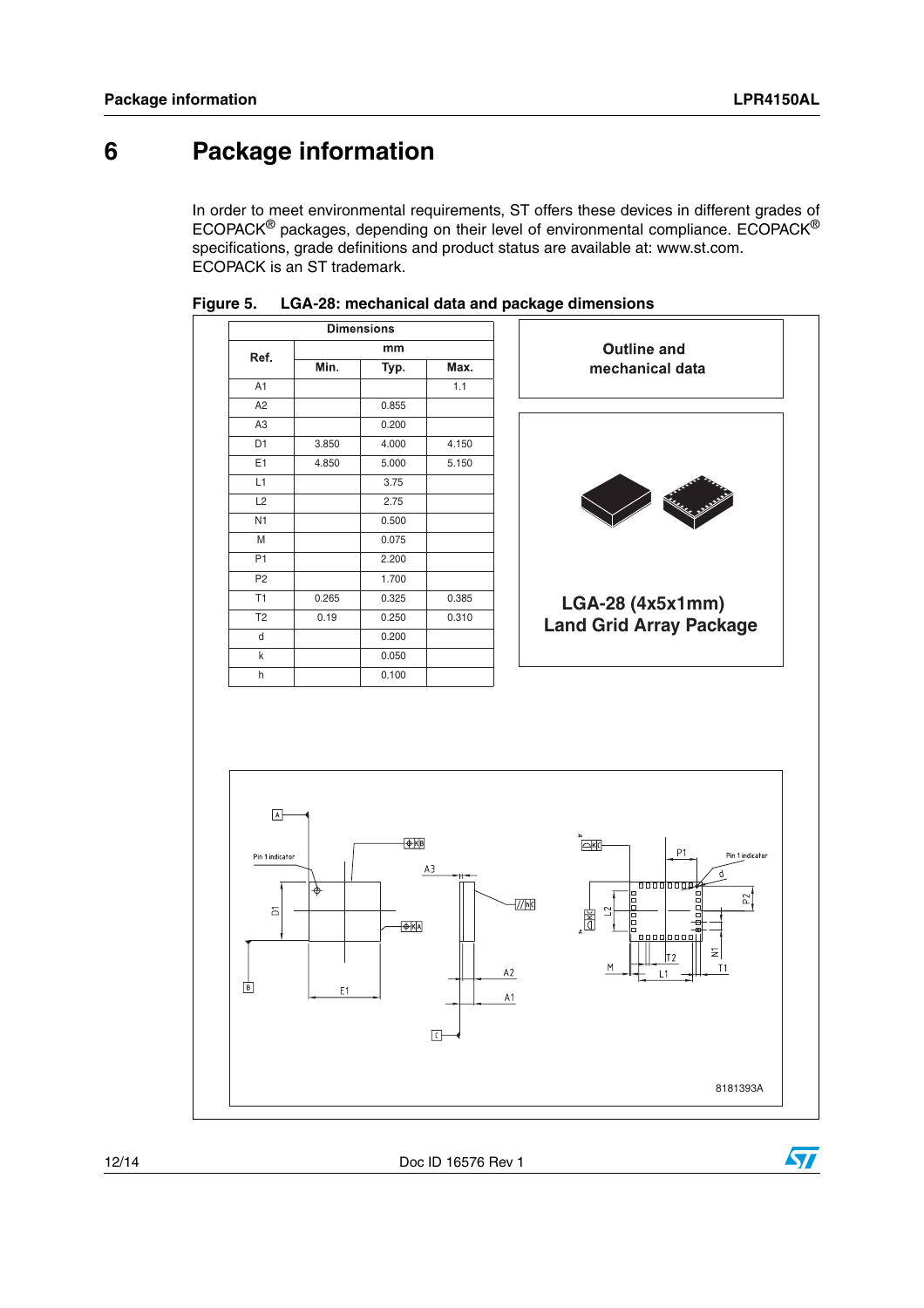# <span id="page-12-0"></span>**7 Revision history**

#### Table 7. **Document revision history**

| Date        | <b>Revision</b> | <b>Changes</b>   |
|-------------|-----------------|------------------|
| 29-Oct-2009 |                 | Initial release. |